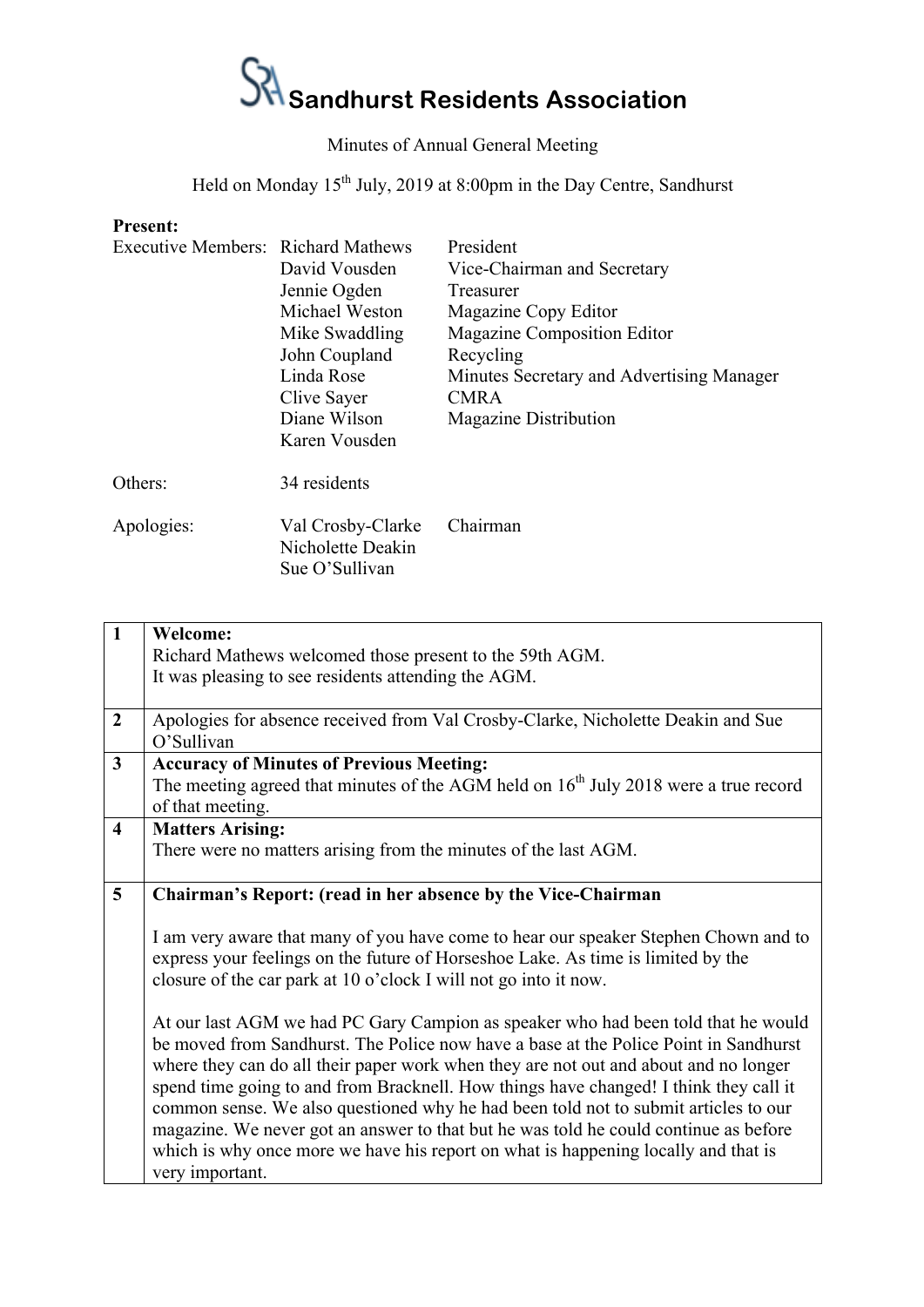## $\mathcal{\hat{S}}$  Sandhurst Residents Association

|                           | We supported the call for the return of the Rackstraw Farm sign, which had been<br>removed from the front of the building. This took away the identity of one of the oldest<br>buildings in Sandhurst. A name now hangs under the pub sign on the corner at the<br>crossroads.                                                                                                                                                                                                                                                                                                                                                                                                                                                                                |                                                                                                                                                                                                                                                                                                |                        |         |        |  |  |
|---------------------------|---------------------------------------------------------------------------------------------------------------------------------------------------------------------------------------------------------------------------------------------------------------------------------------------------------------------------------------------------------------------------------------------------------------------------------------------------------------------------------------------------------------------------------------------------------------------------------------------------------------------------------------------------------------------------------------------------------------------------------------------------------------|------------------------------------------------------------------------------------------------------------------------------------------------------------------------------------------------------------------------------------------------------------------------------------------------|------------------------|---------|--------|--|--|
|                           |                                                                                                                                                                                                                                                                                                                                                                                                                                                                                                                                                                                                                                                                                                                                                               | When the news came that the Tesco roundabout on the A30 was going to be changed<br>most residents greeted it with horror. As the months went by and the work proceeded<br>we were pleasantly surprised to find things were not bad. Fingers crossed that it works<br>well when it is finished. |                        |         |        |  |  |
|                           | Inconsiderate car parking is causing problems in many areas. Vehicles are parked on<br>pavements, forcing people and prams into the road<br>The information in our magazine is very much appreciated especially by the residents<br>who are not on the internet and feel isolated on local matters. On their behalf I would<br>like to thank all our volunteer distributers and the magazine team who gather it all<br>together and do such a good job. Linda Rose, the Advertising Manager, does an<br>excellent job organising the adverts and collecting the money that pays for the printing<br>and enables us to make donations to help local clubs and groups.<br>I would like to thank our President and the Committee for their work, opinions, input |                                                                                                                                                                                                                                                                                                |                        |         |        |  |  |
| $\overline{\overline{5}}$ | and sense of humour. Thank you all.<br><b>Treasurer's Report:</b>                                                                                                                                                                                                                                                                                                                                                                                                                                                                                                                                                                                                                                                                                             |                                                                                                                                                                                                                                                                                                |                        |         |        |  |  |
|                           | <b>Audited Accounts:</b><br>Balance Sheet as at 31 <sup>st</sup> March 2018                                                                                                                                                                                                                                                                                                                                                                                                                                                                                                                                                                                                                                                                                   |                                                                                                                                                                                                                                                                                                |                        |         |        |  |  |
|                           |                                                                                                                                                                                                                                                                                                                                                                                                                                                                                                                                                                                                                                                                                                                                                               |                                                                                                                                                                                                                                                                                                | <b>Current Account</b> | £756    |        |  |  |
|                           |                                                                                                                                                                                                                                                                                                                                                                                                                                                                                                                                                                                                                                                                                                                                                               | <b>Reserve Account</b>                                                                                                                                                                                                                                                                         |                        | £25,451 |        |  |  |
|                           |                                                                                                                                                                                                                                                                                                                                                                                                                                                                                                                                                                                                                                                                                                                                                               | <b>Gross Assets</b>                                                                                                                                                                                                                                                                            |                        | £26,207 |        |  |  |
|                           |                                                                                                                                                                                                                                                                                                                                                                                                                                                                                                                                                                                                                                                                                                                                                               | Creditors payable within one year                                                                                                                                                                                                                                                              |                        | (f.720) |        |  |  |
|                           | <b>Net Assets</b>                                                                                                                                                                                                                                                                                                                                                                                                                                                                                                                                                                                                                                                                                                                                             |                                                                                                                                                                                                                                                                                                | £28,487                |         |        |  |  |
| <b>Donations:</b>         |                                                                                                                                                                                                                                                                                                                                                                                                                                                                                                                                                                                                                                                                                                                                                               |                                                                                                                                                                                                                                                                                                |                        |         |        |  |  |
|                           |                                                                                                                                                                                                                                                                                                                                                                                                                                                                                                                                                                                                                                                                                                                                                               |                                                                                                                                                                                                                                                                                                | Freedom March          |         | £1,000 |  |  |
|                           |                                                                                                                                                                                                                                                                                                                                                                                                                                                                                                                                                                                                                                                                                                                                                               | <b>Sandhurst Day Centre</b>                                                                                                                                                                                                                                                                    |                        |         | £1,750 |  |  |
|                           | <b>Sandhurst Corps of Drums</b>                                                                                                                                                                                                                                                                                                                                                                                                                                                                                                                                                                                                                                                                                                                               |                                                                                                                                                                                                                                                                                                |                        | £1,000  |        |  |  |
|                           |                                                                                                                                                                                                                                                                                                                                                                                                                                                                                                                                                                                                                                                                                                                                                               | Wednesday Welcome Club<br>£500                                                                                                                                                                                                                                                                 |                        |         |        |  |  |
|                           | Walking for Health                                                                                                                                                                                                                                                                                                                                                                                                                                                                                                                                                                                                                                                                                                                                            |                                                                                                                                                                                                                                                                                                | £500                   |         |        |  |  |
|                           | <b>Recreation Ground staff</b>                                                                                                                                                                                                                                                                                                                                                                                                                                                                                                                                                                                                                                                                                                                                |                                                                                                                                                                                                                                                                                                |                        | £125    |        |  |  |
|                           | <b>CMRA</b>                                                                                                                                                                                                                                                                                                                                                                                                                                                                                                                                                                                                                                                                                                                                                   |                                                                                                                                                                                                                                                                                                |                        | £500    |        |  |  |
|                           | <b>Total</b>                                                                                                                                                                                                                                                                                                                                                                                                                                                                                                                                                                                                                                                                                                                                                  |                                                                                                                                                                                                                                                                                                |                        |         | £5,375 |  |  |
|                           | The Accounts were accepted.<br>Proposed: K Vousden<br>Seconded: C Sayer<br>Carried unanimously.                                                                                                                                                                                                                                                                                                                                                                                                                                                                                                                                                                                                                                                               |                                                                                                                                                                                                                                                                                                |                        |         |        |  |  |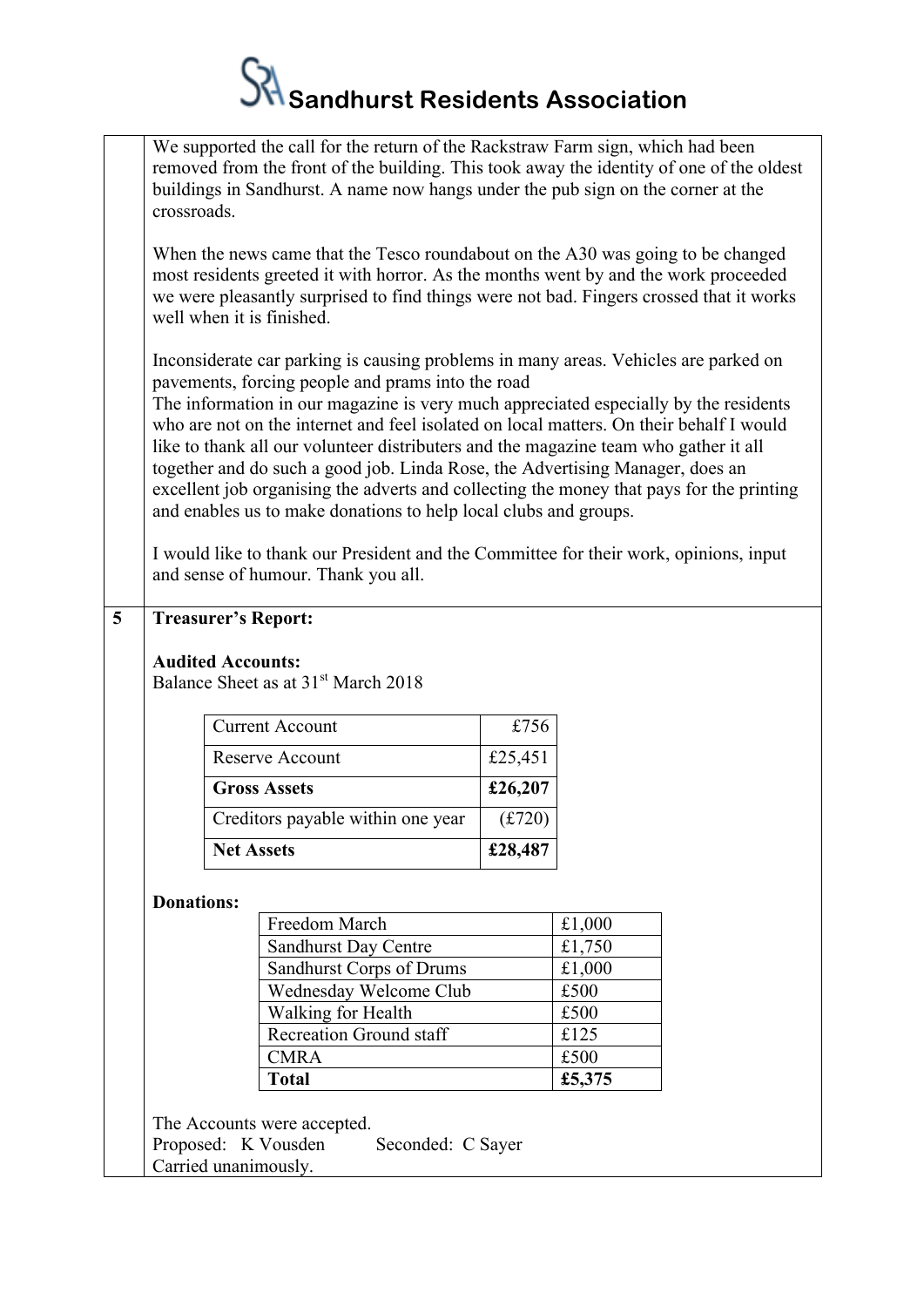

| 6  | <b>Election of Officers and Executive Committee</b>                                                                                                                                                                                                                                                                                                                                                                            |  |  |  |
|----|--------------------------------------------------------------------------------------------------------------------------------------------------------------------------------------------------------------------------------------------------------------------------------------------------------------------------------------------------------------------------------------------------------------------------------|--|--|--|
|    | Richard Mathews thanked the Committee for their work during the past year.<br>The current committee resigned. All members were willing to continue.<br>The election of officers was put to a show of hands and the following were elected<br>unanimously:                                                                                                                                                                      |  |  |  |
|    | Chairman<br>Val Crosby-Clarke<br>David Vousden<br>Vice-Chairman<br>David Vousden<br>Secretary<br>Treasurer<br>Jennie Ogden<br>Linda Rose<br><b>Minutes Secretary</b>                                                                                                                                                                                                                                                           |  |  |  |
|    | The election of the remaining members of the proposed committee was put to a show of<br>hands and the following were proposed by Georgina Carson, selected by Michael<br>Brossard and unanimously elected:                                                                                                                                                                                                                     |  |  |  |
|    | John Coupland<br>Recycling Officer<br>Mike Weston<br>Magazine Sub-Editor<br><b>CMRA</b><br>Clive Sayer<br>Sue O'Sullivan<br><b>LLRA</b><br>Nicholette Deakin<br>Karen Vousden<br>Diane Wilson                                                                                                                                                                                                                                  |  |  |  |
|    | Mike Swaddling is not a member of the Executive Committee but is willing to continue<br>to carry out the role of Magazine Editor.                                                                                                                                                                                                                                                                                              |  |  |  |
|    | The Honorary President is elected by the Executive Committee every three years. The<br>election took place in January 2018 and Richard Mathews was unanimously re-elected.                                                                                                                                                                                                                                                     |  |  |  |
| 7. | <b>Votes of Thanks</b>                                                                                                                                                                                                                                                                                                                                                                                                         |  |  |  |
|    | To Val Crosby-Clarke for attending all the committees and keeping the Executive<br>Committee well informed.                                                                                                                                                                                                                                                                                                                    |  |  |  |
|    | To David Vousden for his excellent work as secretary, producing and controlling all the<br>association's correspondence.                                                                                                                                                                                                                                                                                                       |  |  |  |
| 8  | AOB:<br>None                                                                                                                                                                                                                                                                                                                                                                                                                   |  |  |  |
| 9  | <b>Presentation on the Parks and Countryside Service</b>                                                                                                                                                                                                                                                                                                                                                                       |  |  |  |
|    | Stephen Chown, Head of Parks and Countryside, BFC, gave an informative and<br>interesting illustrated talk on his role and displaying his personal passion for<br>maintaining the natural environment in the whole of Bracknell. He covered details of<br>the resources he has available, the strategic plans, and local projects, which include<br>Ambarrow Hill, Shepherd Meadows, Bucklers Forest, Broadmoor Farm, Wildmoor |  |  |  |